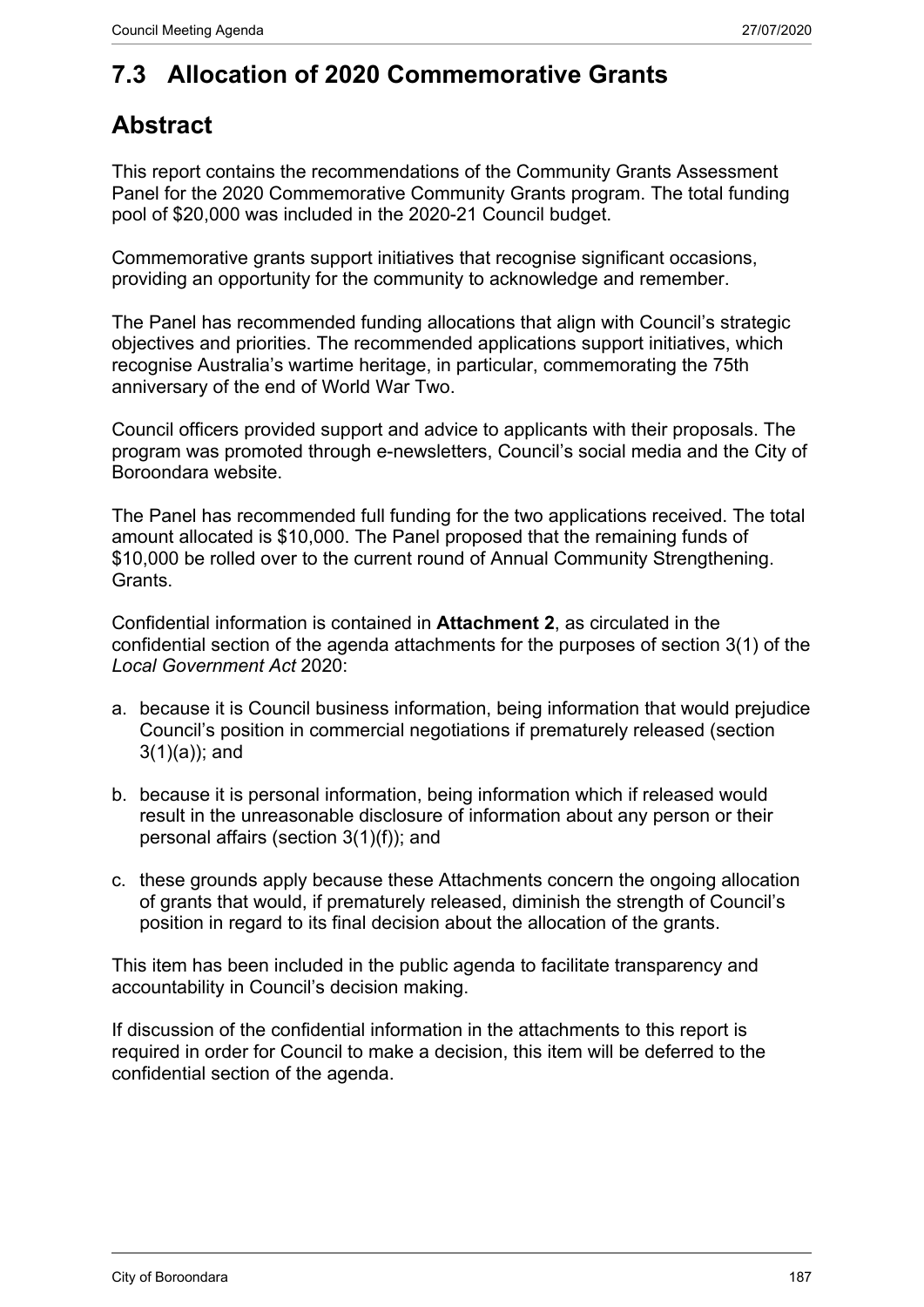# **Officers' recommendation**

That Council resolve to:

- 1. Endorse the 2020 Commemorative Community Grant funding allocations (as provided in **Attachment 1**, as annexed to the minutes).
- 2. Endorse the allocation of the remaining \$10,000 to the 2020-21 Annual Community Strengthening Grants program.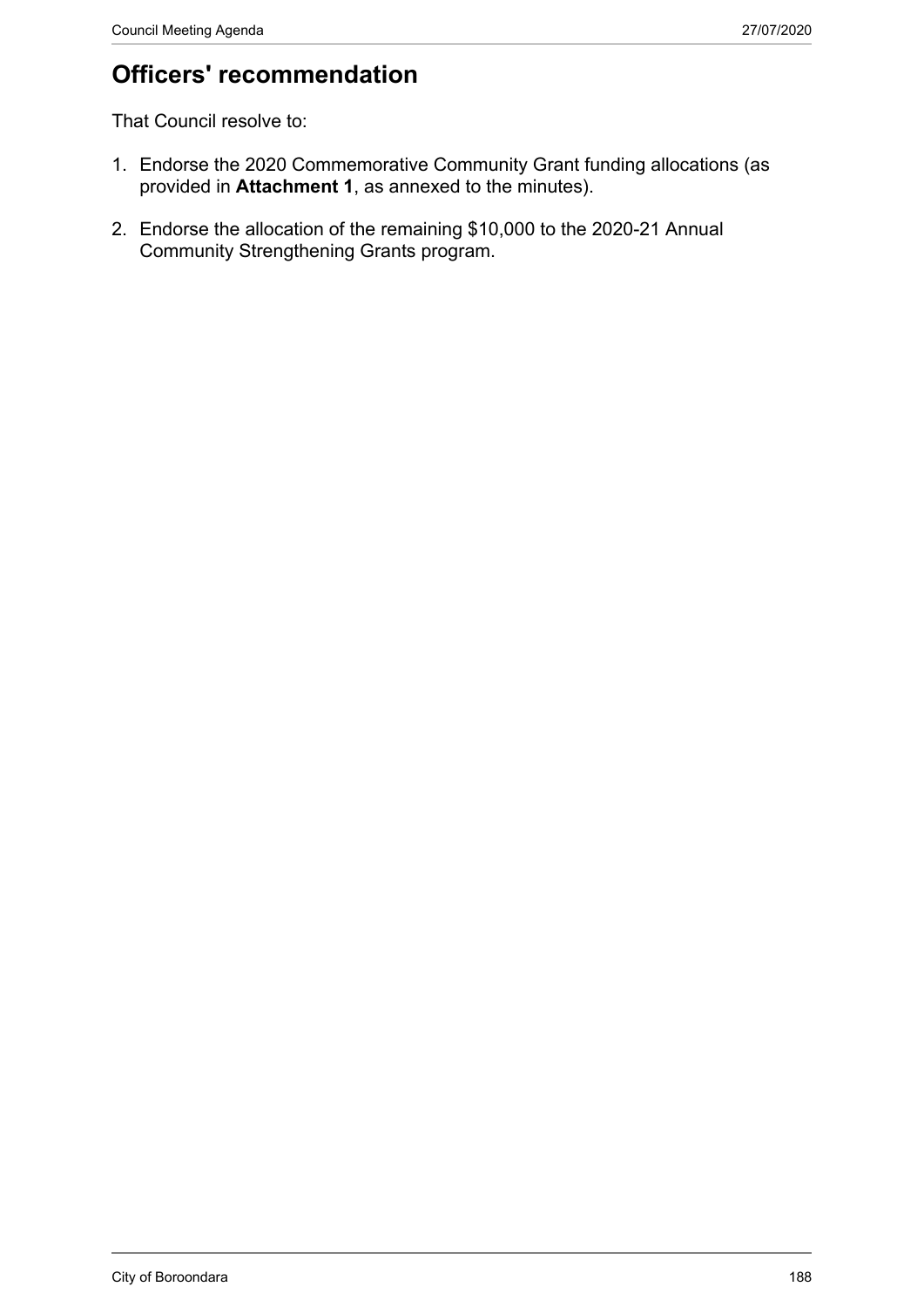### **Responsible director: Carolyn McClean**

### **Community Development**  $\_$  , and the set of the set of the set of the set of the set of the set of the set of the set of the set of the set of the set of the set of the set of the set of the set of the set of the set of the set of the set of th

#### **1. Purpose**

This report seeks Council endorsement of the recommendations of the Community Strengthening Grants Assessment Panel for the 2020 Commemorative Community Grants.

#### **2. Policy implications and relevance to community plan and council plan**

#### Boroondara Community Plan 2017-27

The Boroondara Community Plan is Council's key strategic document and describes the community's 10-year vision and priorities. It guides Council's decision making, and directly informs the Council Plan, budget processes, and Council strategies, plans, policies and actions.

The Boroondara Community Plan is structured around seven themes our community told us were important to them, and each includes a strategic objective describing the outcomes we are seeking to achieve. The strategies for how we will achieve this, of relevance for this report, are:

Strategy 1.3 Deliver, facilitate and advocate for services and programs that promote health, wellbeing, safety and a sense of community.

Strategy 1.4 Provide, facilitate and advocate for life-long learning opportunities for people of all ages.

Strategy 1.5 Provide, facilitate and advocate for opportunities to increase connections within the community, with a focus on local neighbourhoods.

Strategy 1.8 Facilitate and produce diverse Arts and Cultural programs to provide entertainment and increase participation in community life for residents and tourists.

Strategy 1.9 Facilitate and advocate for opportunities to maximise older people's quality of life and engagement in the community through the provision of programs, volunteering and community sharing projects.

#### Council Plan

The Council Plan June 2017-21 articulates Council's overarching commitment to being a vibrant and inclusive city, meeting the needs and aspirations of the community. The Community Strengthening Grants program supports the strategies outlined in the Council Plan, particularly those listed above.

#### **Policies**

The Boroondara Community Strengthening Grants Policy 2019 sets out the parameters for the allocation of grants, including the Commemorative Community Grants. It integrates Council's grant funding activities so they strategically align to community needs, as identified within the Boroondara Community Plan.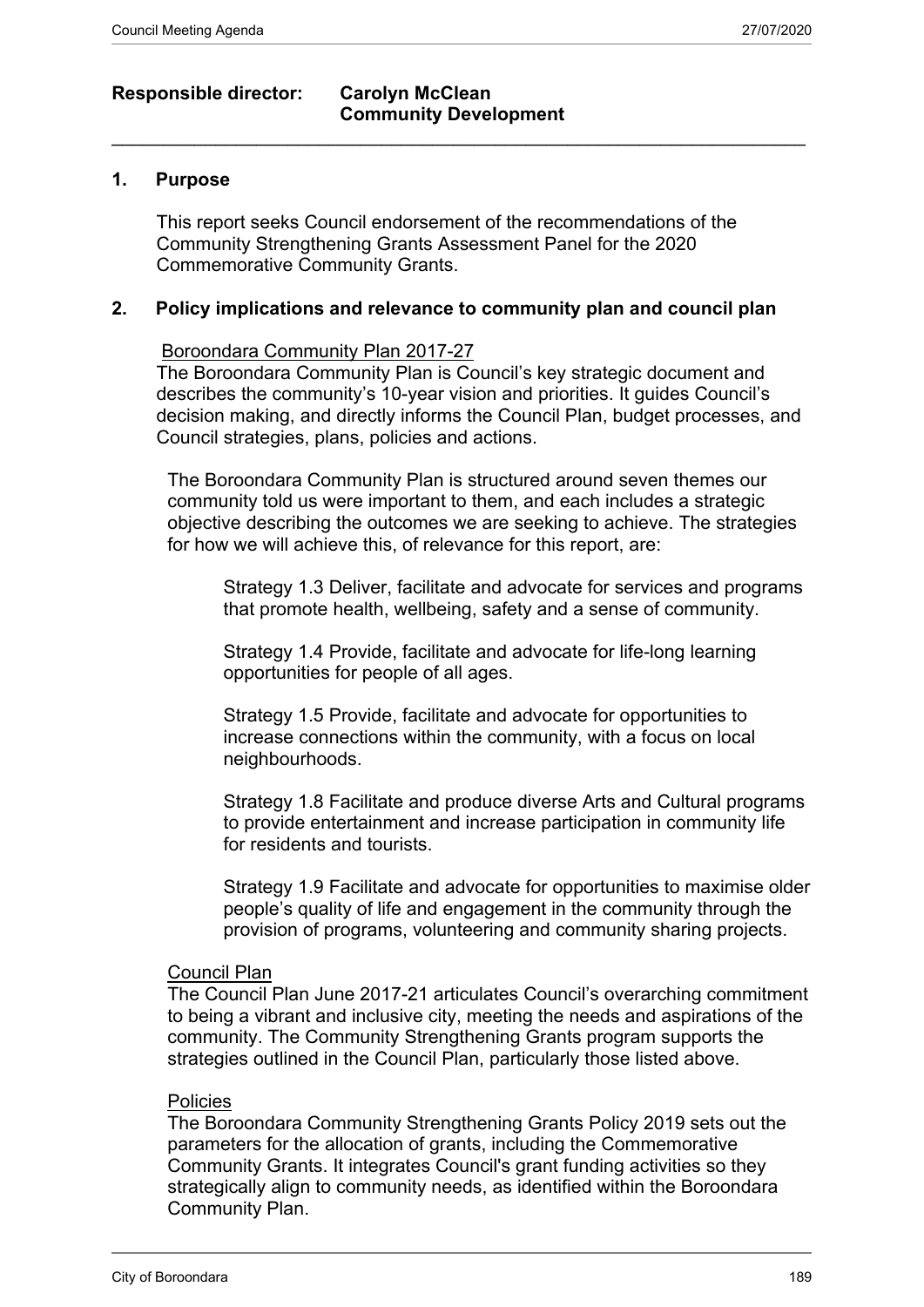The allocations recommended by the Community Strengthening Grants Assessment Panel also support commitments contained in the Boroondara Arts Plan.

#### **3. Background**

The Community Strengthening Grants Program supports community organisations to meet the social, cultural, economic, recreational and environmental needs of Boroondara residents. It is guided by the Boroondara Community Strengthening Grants Policy 2019, which includes the category of Community Commemorative Grants.

The 2020 Commemorative Community Grants support local community-based projects and activities that commemorate the end of World War Two. Applications opened on Monday 2 March 2020 and closed on Sunday 5 April 2020.

Organisations and schools were eligible to apply for grants of up to \$5,000 to support community-based projects or activities such as:

- o public events that commemorate the end of World War Two
- o educational and cultural programs with a World War Two focus
- $\circ$  the collation of stories that honour our wartime history activities that preserve, interpret and display memorabilia from World War Two.

o

All projects and activities funded must be completed by 31 December 2020.

Council officers from Arts and Culture and Community Planning and Development provided support and advice to applicants to strengthen their proposals.

The two applications submitted for the 2020 Commemorative Community Grants are in the Creative Community Grant stream. Officers assessed the applications and the Panel considered this advice and the ratings in its deliberations. The Panel also based its decisions on the program guidelines, and an analysis of the financial investment against the potential community benefit from the project.

The Community Strengthening Grants Assessment Panel comprised four councillors being Councillors Ross, Wegman, Sinfield and Watson.

### **4. Outline of key issues/options**

As noted above, the funding pool for the 2020 Commemorative Community grants was \$20,000 and \$10,000 has been allocated.

The Panel has endorsed full funding for the two applications listed in **Attachment 1**, as they align with Council's strategic objectives and departmental strategic priorities. The applications are for local communitybased projects and activities that commemorate the end of World War Two and remember Australian service men and women.

The table below shows the community demand for the 2020 Commemorative Community Grants funding compared with the funding allocated.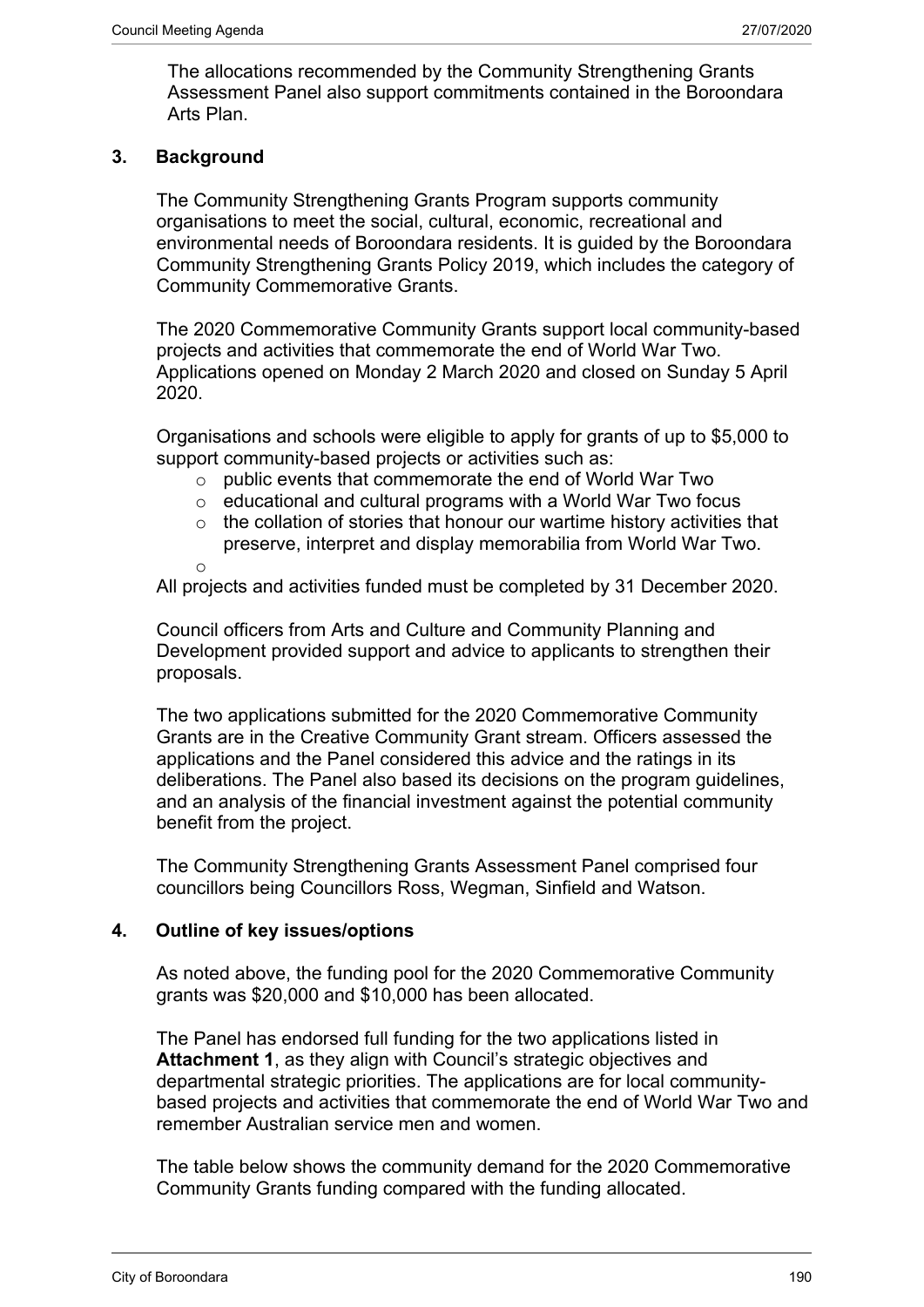| Grants category       | Applications  <br>received | Total<br>pool<br>funding | Total<br>amount<br>requested | Funded<br>amount | Funds<br>unallocated |
|-----------------------|----------------------------|--------------------------|------------------------------|------------------|----------------------|
| 2020<br>Commemorative |                            | \$20,000                 | \$10,000                     | \$10,000         | \$10,000             |

The Panel has recommended that the remaining funds of \$10,000 be allocated to the 2020-21 Annual Community Strengthening Grants program.

#### **5. Consultation/communication**

The 2020 Commemorative Community Grants program was promoted through:

- o *The Fuse* e-newsletter
- o Council's social media
- o *Boroondara Creative Network* e-newsletter
- o the *Boroondara Volunteer Resource Centre Member Bulletin*
- $\circ$  an email to the Creative network
- o City of Boroondara website on a dedicated webpage.
- $\circ$  a specific website news item.

Personalised SmartyGrants training was available to support applicants in the online application process and Council officers also provided information and advice to applicants.

#### **6. Financial and resource implications**

As noted earlier, the funding pool for the 2020 Commemorative Community Grants was \$20,000. The total amount allocated was \$10,000. It is proposed that the remaining funds of \$10,000 be allocated to the Annual Community Strengthening Grants program.

#### **7. Governance issues**

The implications of this report have been assessed in accordance with the requirements of the Victorian Charter of Human Rights and Responsibilities.

In response to officer assessments, the panel provided individual recommendations via email on 22 and 30 June 2020.

#### **8. Social and environmental issues**

The two applications recommended for funding support activities and projects which will commemorate the end of World War Two and remember Australian service men and women.

The recommended applications will support a range of activities that enhance community inclusion, promote a sense of community and provide cultural engagement opportunities.

| Manager:               | Fiona Brown, Manager Community Planning and Development                                     |  |  |
|------------------------|---------------------------------------------------------------------------------------------|--|--|
| <b>Report officer:</b> | Kate Natsume, Community Development Officer/Relief and<br>Recovery Internal Liaison Officer |  |  |